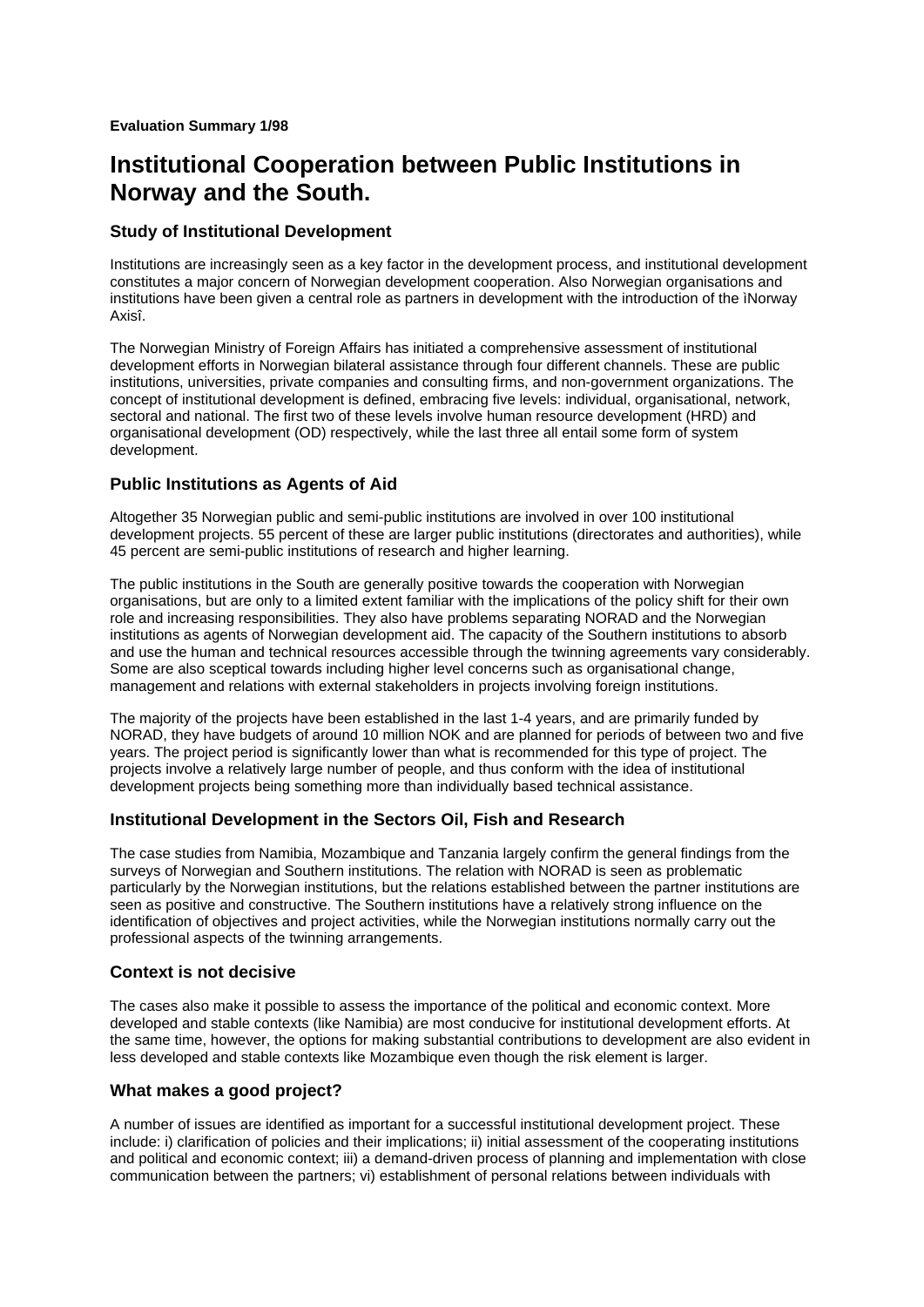strong institutional backing; vii) establishment of long-term development goals with reference to which all short-term interventions are made; viii) a division of responsibilities where NORAD takes on a guiding rather than an active role in project development.

#### **Recommendations**

a. NORAD should clarify its policy and strategy of institutional development and produce a manual/guide as a common point of reference.

b. NORAD should clarify the division of roles and responsibilities between NORAD and the cooperating institutions.

c. NORAD should continue to emphasize the principle of recipient responsibility in institutional cooperation projects. However, NORAD must address the problem of backlogs of transfer of resources to the Norwegian partner institution.

d. NORAD should develop sets of indicators for success or failure of institutional development projects.

e. NORAD should review the Project Cycle Manual in order to give more room for the Norwegian and Southern institutions to plan and implement their own programs.

f. NORAD should give a stronger emphasis to monitoring and evaluation of institutional development projects in order to secure fulfillment of Norwegian aid principles.

g. NORAD should ensure that institutional cooperation projects are made long-term and more predictable for the institutions involved.

h. NORAD must strengthen its own resource base on institutional development. NORAD should give particular emphasis to cross-sector advice, and make sure that institutional development issues is reflected in all relevant program and project documents.

i. NORAD should actively support the Norwegian network of public institutions involved in development work.

j. The Norwegian public institutions should give stronger emphasis to develop competence and capacity for development work. This should mainly be done by more actively involving external milieus and consultants specializing in these fields in twinning projects.

k. The Norwegian public institutions should more actively involve their management structures in institutional development projects in order to give added weight to the development of an effective and accountable leadership and strategic thinking.

l. NORAD should select two test-cases in order to test the applicability of the broad approach to institutional development advocated in this report. The cases should also involve a Process Research component in order to secure that the experiences gained are properly recorded and disseminated.

#### **Evaluation Summary 2/98**

# **Institutional Cooperation between Sokoine and Norwegian Agricultural Universities**

## **Background**

The Norwegian government has provided support for capacity building in education and research at Sokoine University of Agricultural (SUA) in Tanzania for nearly 25 years. Around NOK 250 million has been granted for this purpose, but the present study is the first systematic assessment of the cooperation, which has been seen as an institutional twinning arrangement between SUA and the Agricultural University of Norway (AUN).

## **Study of Institutional Development**

Institutions are increasingly seen as a key factor in the development process, and institutional development constitutes a major concern of Norwegian development cooperation. The Norwegian Ministry of Foreign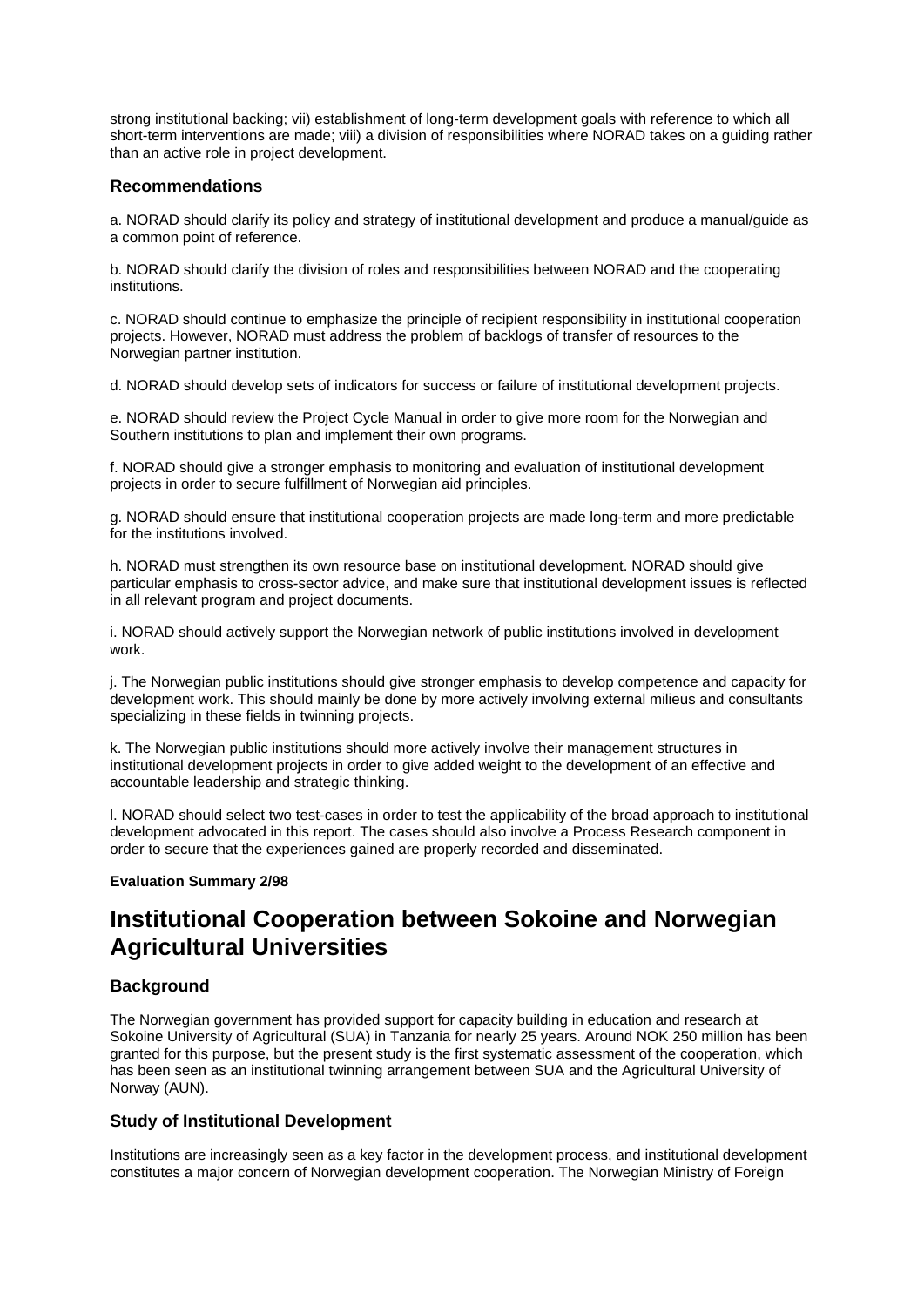Affairs initiated a comprehensive assessment of institutional development efforts in Norwegian bilateral assistance through four different channels. These are public institutions, universities, private companies and consulting firms, and non-government organisations. The concept of institutional development is defined, embracing five levels: individual, organisational, network, sectoral and national. The first two of these levels involve human resource development (HRD) and organisational development (OD) respectively, while the last three all entail some form of system development.

## **Capacity Building**

The long lasting collaboration between SUA and AUN, funded by NORAD, has been an expensive, but rather successful capacity building effort. The collaboration has provided significant inputs allowing for a comparatively high intake of students at various levels, and it has provided significant opportunities in teaching and research. The faculties/departments have now become self-contained University institutions, capable of carrying out education at various levels, managing and priority setting. In addition to the many undergraduate students, it is estimated that a total of 131 Master students and around 30 PhD students have received their degrees thanks to the Norwegian programme support.

## **Cost efficiency**

The main objective of the collaboration has been to support education and staff development, while the main component budget wise has been infrastructure. It has not been possible to calculate exact unit costs of producing graduates at various levels. However, the costs of producing the candidates graduated via the programme can be estimated as being excessive. With other programme priorities, both the number of students educated and the amount of research carried out could have been substantially increased.

## **Donor dependency**

For the year 1996/97, NORAD's support to SUA was 48.1% of the total University budget, nearly equalling the Government contribution to recurrent costs of the University, and no less than 83% of total external (donor) funding. The very high level of contributions from Norway over a very long period of time makes it unlikely that the capacity building efforts will ever become sustainable. The Government is withholding funds in expectation that donors might step in and compensate for shortcomings, which they actually seem to have done.

## **Unbalanced support**

In general, donor contributions to SUA have targeted selected institutes/departments, rather than supporting capacity building at the University at large. This unbalanced support structure may have hampered institutional development, as certain institutes or departments have not been able to play their expected role in serving agricultural sector needs, nor has the managerial capability of the University as such been strengthened. For a long time this support was characterised by a focus on plantation forestry and the use of exotic species, rather than, for example, agro-forestry and the use of indigenous species, with limited immediate value for smallholders and their development needs.

For a very long period the activities have been following a supply-driven, rather than demand-driven, approach to capacity building in education and research. The collaboration has focused on single disciplinary issues, both with SUA and AUN, while links to broader socio-economic, policy and institutional issues have been downplayed.

## **Modes of Operation**

In a first phase before 1986, the collaboration was characterised by person-to-person contacts, gradually being replaced by a combination of personal contacts and institution-to-institution working modalities, while NORAD was the third party in the triangle. In a second phase, from 1986 to 1996, the working modality was characterised by a more formal institute-to-institute collaboration programme, with the SUA partners taking on greater responsibilities and initiatives. With the framework agreement as of 1996, the mode of operation has shifted towards SUA being responsible for programming, planning and implementation, based on a NORAD-to-University agreement. The role of AUN researchers is becoming increasingly marginal. The primary reason is that AUN researchers are too costly, so that budget provisions, now handled directly by SUA, cannot sustain these high costs.

## **Recommendations**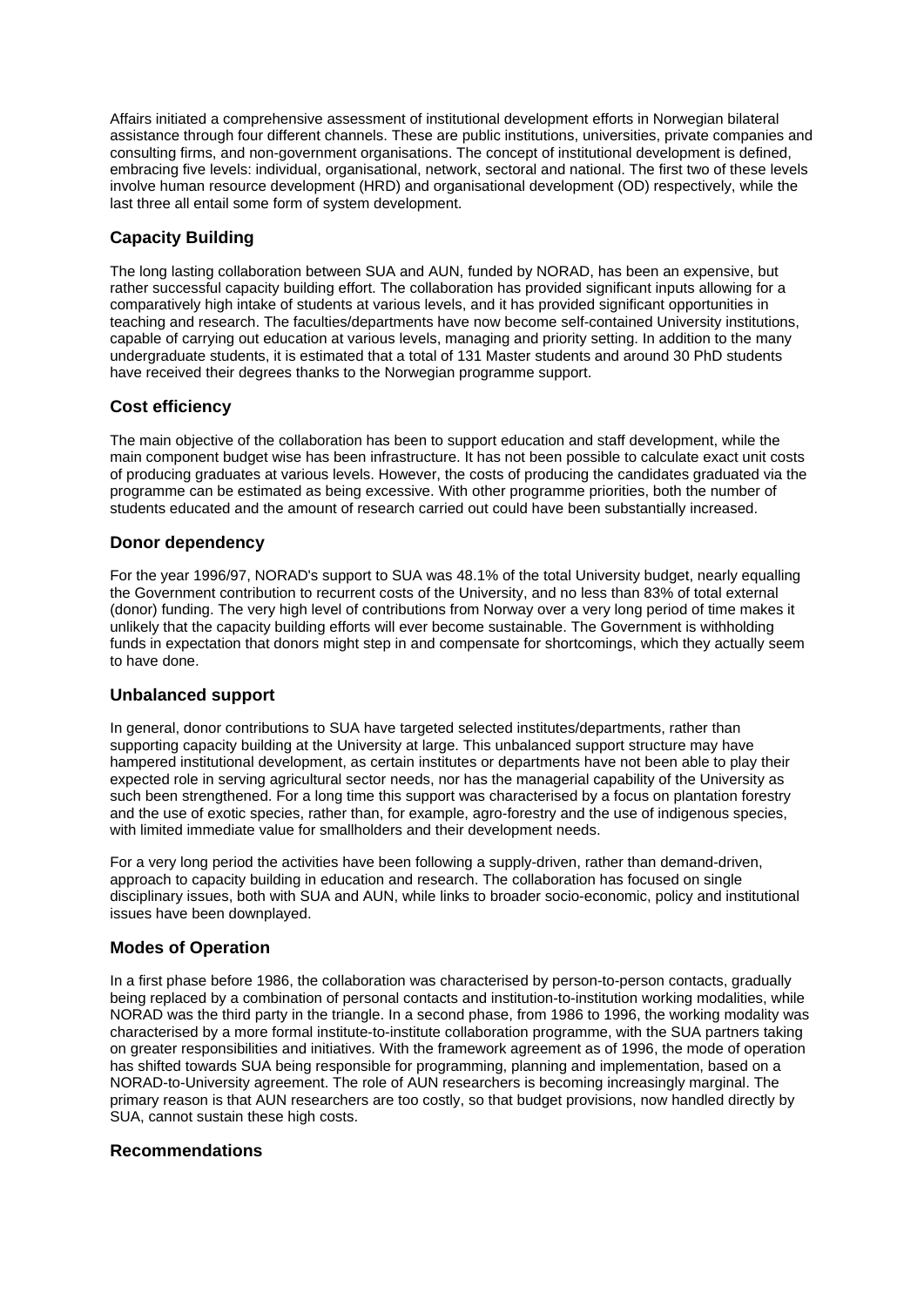a) The support to SUA should be continued under the existing framework agreement. The long lasting nature of the Norwegian supported capacity building programme with SUA, and its high level of funding, which has resulted in Norway having become the by far most important donor, makes it impossible within a foreseeable future to terminate the assistance.

b) The support to SUA should be broadened to encompass the university as a whole, include public administration and management expertise and the capacity building process should be enlarged to include relevant parts of concerned ministries and national institutions in order to meet the broader institutional development objective.

c) The support should be balanced and prioritised in order to make it of greater relevance to Tanzania's agricultural development. Current efforts at SUA to strengthen the relevance of education and research should be supported.

d) A strategy should be developed for the programme, reaching beyond year 2000, and efforts should be made to improve the cost-effectiveness, i.a. by reducing its investment programme, to the benefit of education and research.

e) Immediate steps should be taken to improve monitoring, evaluation practices and learning from experience.

f) The existing programme management system should be strengthened, and the roles of the many players clarified.

g) To rejuvenate the programme, it is recommended that efforts are made to attract younger Norwegian researchers and Ph.D. graduates.

#### **Evaluation Summary 3/98**

# **Institutional Development promoted by Norwegian Private Companies and Consulting Firms**

## **Study of institutional development**

Institutions are increasingly seen as a key factor in the development process, and institutional development constitutes a major concern of Norwegian development cooperation. The Norwegian Ministry of Foreign Affairs initiated a comprehensive assessment of institutional development efforts in Norwegian bilateral assistance through four different channels. These are public institutions, universities, private companies and consulting firms, and non-government organisations. The concept of institutional development is defined, embracing five levels: individual, organisational, network, sectoral and national. The first two of these levels involve human resource development (HRD) and organisational development (OD) respectively, while the last three all entail some form of system development.

## **Institutional development in private sector**

In the two channels of private firms and private consulting companies, there are relatively few activities that can be called institutional development. Most organisations, including NORAD itself, use a definition which equates organisational development with institutional development. Using this definition, the total annual expenditure on institutional development in the industrial development department would amount to 55 million NOK, or around 15% of the departmentís total budget. There are some 26 firms engaged in institutional development, half of which are private firms and half consulting companies. But the most common feature is that the firms undertake feasibility studies, or deliver machinery and equipment, or undertake training programmes, with little or no relation to institutional development.

The study found some promising examples of institutional development, and was in particular looking for examples of institutional development that go beyond organisational development. The authorities in the recipient countries have initiated these components, and they often undertake them without much technical assistance from their Norwegian partners. The demand for cooperation is there, but NORAD and the Norwegian firms are often slow to pick up the challenge. Private firms and consulting companies can have positive roles to play in institutional development, but much remains to be done before these roles can be realised.

## **NORADís roles**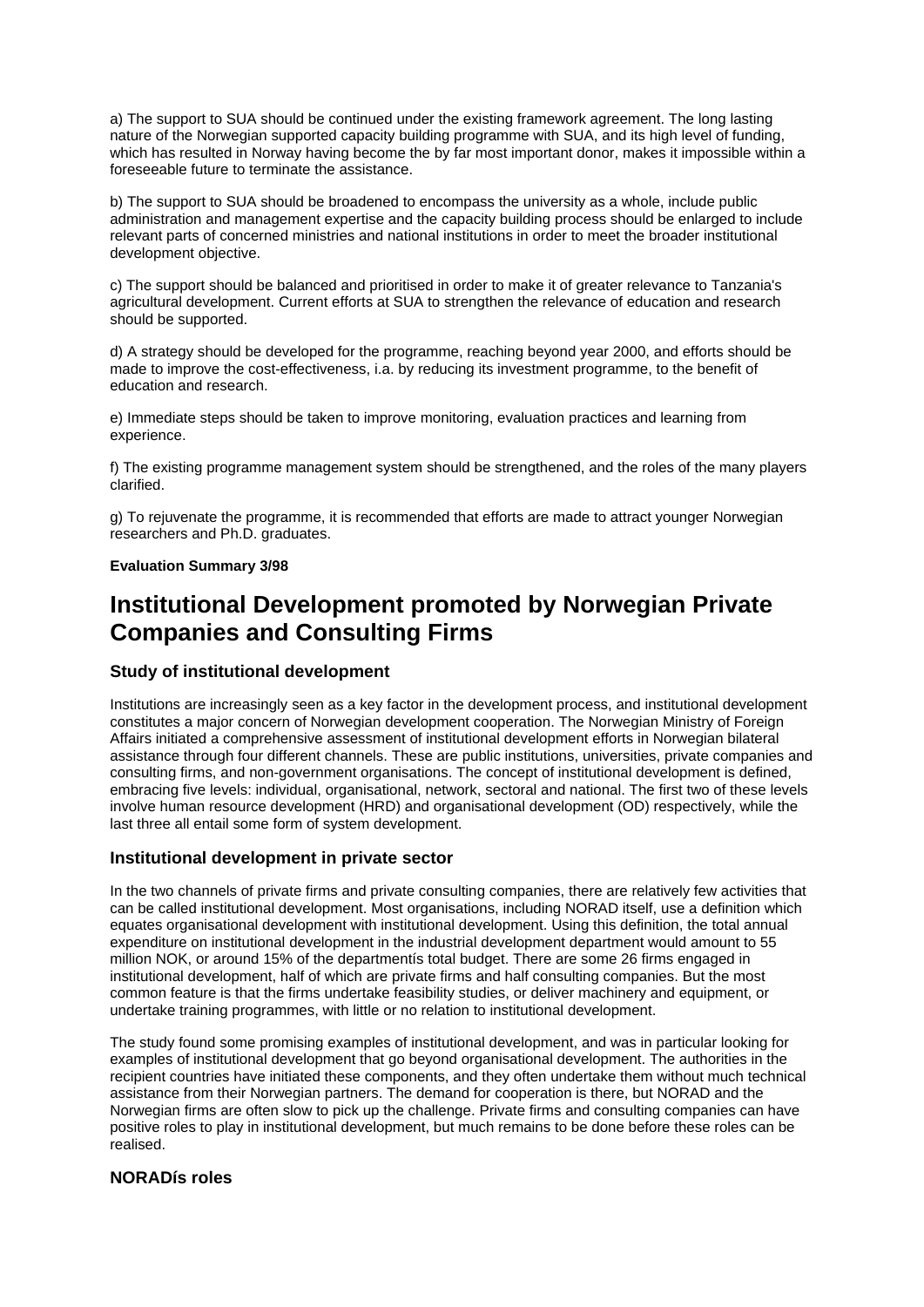NORAD†has an important role to play, but needs clear and consistent strategies at all levels. There is also a need to develop capacity in institutional development analysis, so as to assess projects, to monitor and follow up, and maintain strategic control over activities. But NORADís roles can shift considerably; there are cases where a very extensive set of roles is necessary, and yet at other times there is only need for a few strategic inputs.

#### **International experience**

A review of international experience indicates that the achievements in institutional development are generally low. It is a difficult intervention area, and many donor agencies have gradually come to realise that their success rates seldom are higher than some 25 - 30%. But the more hardware oriented, and the more practically oriented the projects are, the better do the institutional development results tend to be.

## **Private consulting companies**

The three cases of private consulting firms, Geographical Information Systems (GIS) in Indonesia, Physical planning and institutional development in Palestine and Norconsult¥s joint venture in Tanzania, show that it is indeed possible, feasible and desirable to channel such assistance through private consulting firms.

## **Private firms**

The three cases of private firms, Dyno¥s joint venture in Indonesia, TANELEC in Tanzania and Norplan¥s cooperation with TANESCO, show that institutional development is possible, feasible and desirable by means of the private firm channel, although it is often neglected. However, in comparison with the private consulting companies channel, there are significant problems in defining the appropriate level of locating the institutional development impact. Technology transfer was generally not thoroughly planned for by the actors in this channel. It occurred ad hoc, and often the firm in the developing country had to pay a large share of the costs. Organisational development also took place ad hoc, and with a high degree of control from the Norwegian firms

## **Need for reconsideration**

In conclusion, many of the common-sense assumptions about the nature and process of institutional development have to be reconsidered. The origin, process and outcomes are far more dependent on specific circumstances than we tend to assume.

## **Recommendations**

a) *Ministry for Foreign Affairs*. There is a need to define the concepts and terms of institutional development and to ascertain that the policy-making instances in government use these terms consistently and clearly. Furthermore, there is a need to establish priorities in times of conflicting interests.

b) The Ministry has an important role to play in coordinating Norwegian efforts in institutional development with efforts of international organisations. c) The Ministry must provide for competence development and backstopping support to embassies where there are no NORAD representation, but which play a major role in development cooperation nevertheless.

d) *NORAD's Management.* It is necessary to focus on the setting of sector frameworks to operationalise institutional development objectives and establish budget lines that make it possible to follow progress in sheer financial, allocative terms. NORAD must define the competence needs to play a more constructive role in institutional development, and consequently to devise methods of how to acquire the necessary competences.

e) *Desk Officers.* It is necessary to find ways of handling the complexity of institutional development projects. This will include more extensive use of pilot projects, closer collaboration with recipient country stakeholders, priority to projects areas where some achievements have already been completed, and careful timing of interventions.

*f) Private Firms and Consulting Companies* must invest in competence development, building on local management, and creating transparency in institutional development activities.

#### **Evaluation Summary 4/98**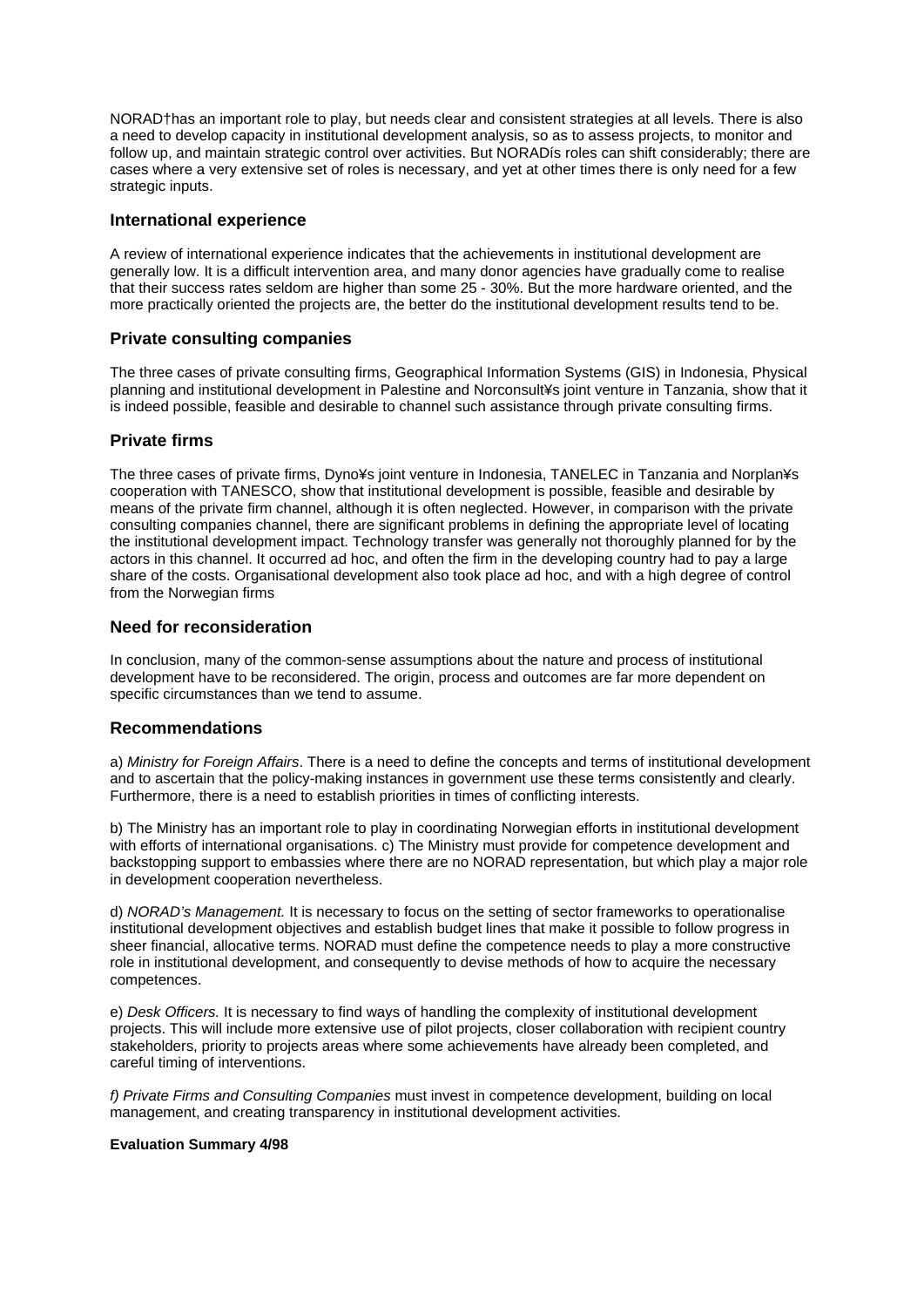# **Institutional Development promoted by Norwegian Non-Governmental Organisations.**

## **Study of Institutional Development**

Institutions are increasingly seen as a key factor in the development process, and institutional development (ID) constitutes a major concern of Norwegian development cooperation. The Norwegian Ministry of Foreign Affairs has initiated a comprehensive assessment of institutional development efforts in Norwegian bilateral assistance through four different channels. These are public institutions, universities, private companies and consulting firms, and non-government organisations. The concept of institutional development is defined, embracing five levels: individual, organisational, network, sectoral and national. The first two of these levels involve human resource development (HRD) and organisational development (OD) respectively, while the last three all entail some form of system development.

## **NGOs as development agents**

More than 50 Norwegian NGOs are actively involved in development cooperation within a total budget of almost NOK 500 million. Many of these organisations are engaded in institutional cooperation as part of the concept of the "Norway Axis". NGOs are increasingly important in the international aid system, and particularly so in some Southern countries

## **Methodology**

The report is based on information and data from a review of Norwegian aid policies plus the literature on institutional development as these relate to NGOs, meetings with a number of NGOs in Norway, Sweden, Denmark, and Britain to discover what approaches these took to the development of counterparts and institutions in the South. A questionnaire was sent out to 80 Norwegian organisations and 49 organisations returned completed forms. Case studies were undertaken of institutional development projects in Mozambique, Zimbabwe, and Sri Lanka supported by Redd Barna, Norwegian Red Cross, Norwegian People's Aid, FORUT and The Development Fund.

It must be emphasised that the NGO team undertook a study rather than a full evaluation. Given a tight schedule, the NGO team used a "self-selection" approach by inviting Norwegian NGOs to suggest cases which they believed to be interesting and successful examples of institutional co-operation: the selection was then finalised after the relevant Southern organisations agreed to participate.

## **Norwegian aid policy**

The NGO team found Norwegian aid policy very conducive to NGOs that wish to promote ID in the South. This supportive policy environment is based in part on the priorities given to institutional development, recipient responsibility, linkages between various Norwegian NGOs and their natural partners in the South, and a generous funding policy. Many Norwegian NGOs espoused a North-South partnership approach to development well before such policies assumed prominence in the countryÕs aid programme.

## **Survey findings**

The majority of NGOs reported that they had introduced new policies on capacity building and organisational strengthening of counterparts, and that their support for institutional development has been increasing. Over 90 percent of the respondents reported that efforts to build capacities in their Southern counterparts have resulted in positive changes, such as increased participation, better dialogue, and enhanced awareness of environmental, gender, and human rights issues.

Survey responses suggest that many Norwegian NGOs still focus their capacity building efforts principally on the provision of funding, equipment, and training to their Southern counterparts, rather than taking a broader organisational development approach. Still, the survey data suggest Norwegian NGOs are increasing their support for organisational consultancies, the development of local sources of funding, and the use of local NGOs (service organisations) that specialise in providing support services to the country's NGO community. As well, Norwegian NGOs often provide support for networking among Southern NGOs on a sectoral, national, or regional basis, thereby attempting to institutionalise Southern NGO communities. In one case, the Norwegian NGO and its local counterparts are seeking to change the national institutional framework with respect to children's rights.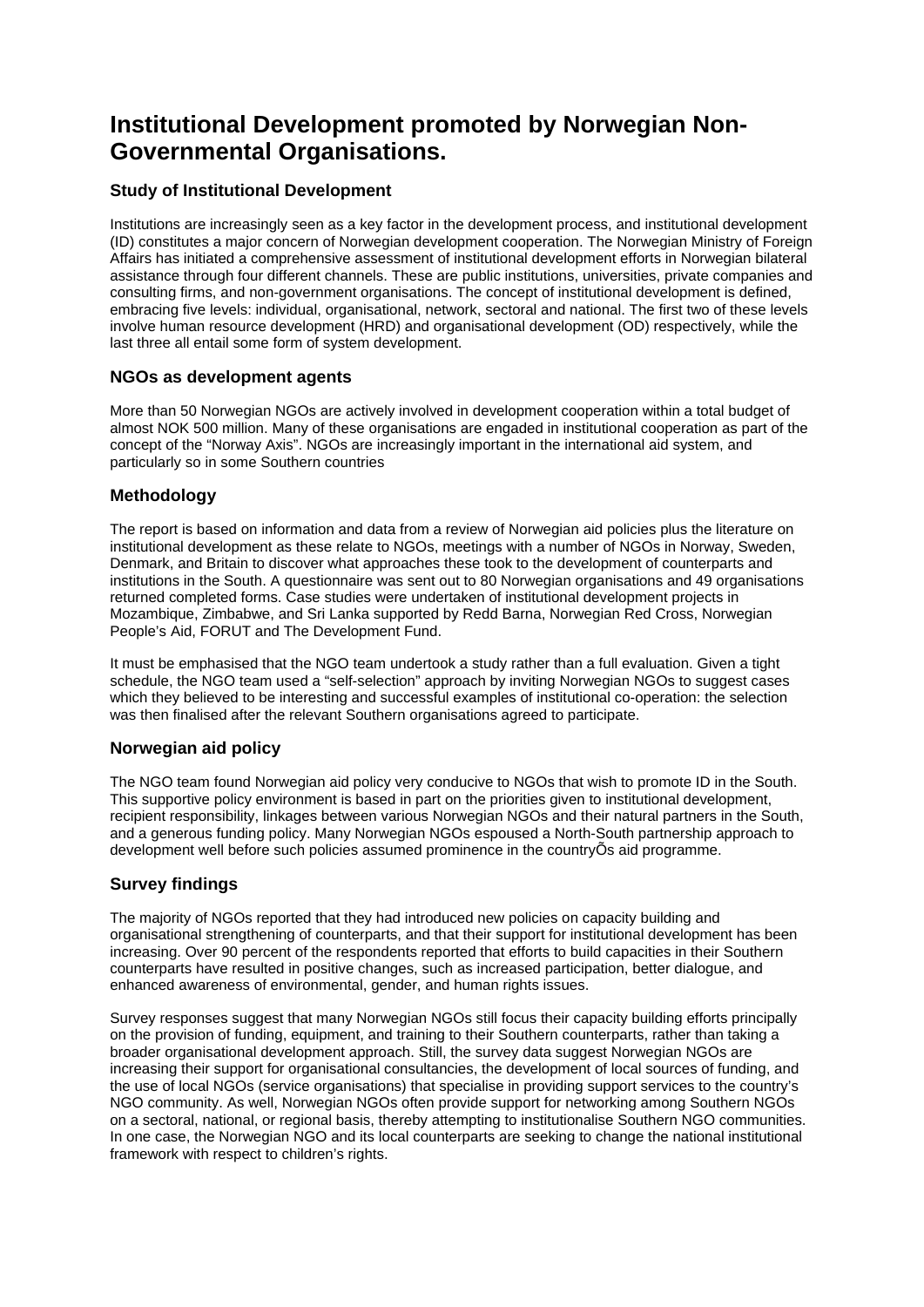## **Case Studies**

The case studies strongly suggest that the local context dictates to a significant degree the ID goals, strategies, and activities pursued by Norwegian NGOs operating in a country. Specific contextual factors of clear importance are (1) whether the country is in or emerging from a state of emergency, (2) the vibrancy of the local NGO community, and (3) the degree of political polarisation.

While it is difficult to make firm pronouncements on the basis of a limited number of cases examined over brief duration, some of the cases seem extremely successful and most have successful elements. A common but not necessarily causal factor in the most successful cases is that an adaptive approach had been used, which allowed the Norwegian NGO and its local partner(s) to learn-by-doing.

#### **Recommendations**

**a)** If the Norwegian government wishes the country's NGOs to expand their institutional development efforts, its current policy should be maintained.

**b)** NORAD should promote conferences and workshops to encourage NGO personnel, plus representatives from their Southern partners, to share experiences.

**c)** Norwegian NGOs involved in emergency programmes should develop plans for the transition to development at an early stage.

**d)** Norwegian NGOs that seek to develop partnerships with Southern organisations need to acquire additional skills in organisational assessment, organisational development, and consulting, and also make them avaiable to their partners.

**e)** Norwegian NGOs should be wary of standardised approaches to institutional development. At the same time, NORAD should avoid giving the impression that promoting partnerships with local NGOs is appropriate in every country or for every Norwegian NGO active in a particular country.

**f)** Northern NGOs and their counterparts must give greater attention to the need for southern NGOs to offer adequate incentives to attract and retain capable staff.

**g)** NORAD and Norwegian NGOs should re-examine whether financial sustainability is a feasible target in cases where southern NGOs are delivering services to poor communities in poor countries. Organisational sustainability may be a more feasible target, yet one which is still worthwhile.

**h)** Greater attention must be given to strategies for phasing-out funding subsidies.

**i)** Norwegian NGOs need to continue experimenting with partnership approaches and how to structure agreements so there are (1) incentives for the partner to improve performance, (2) means to monitor whether performance is improving, and (3) regular opportunities to change the scope and scale of joint endeavours to capitalise on success.

#### **Evaluation Summary 5/98**

# **Institutional Development in Norwegian Bilateral Assistance.**

## **Study of Institutional Development**

Institutions are increasingly seen as a key factor in the development process, and institutional development constitutes a major concern of Norwegian development cooperation. Norwegian organisations, institutions and private companies have been given a central role as partners in development with the introduction of the "Norway Axis".

The Norwegian Ministry of Foreign Affairs in 1997 initiated a comprehensive study of institutional development effort in Norwegian bilateral assistance through four different channels. Two of the sub-studies deal with the public sector channel and in particular "twinning arrangements" between Norwegian institutions and their counterparts in Mozambique and Namibia, and between two Norwegian academic institutions and their partners in Tanzania. One sub-study examines the private sector channel, i.e. private firms and consulting companies with case studies from Indonesia, Palestine and Tanzania. Another substudy examines non-government organisations (NGOs) with case studies from Mozambique, Sri Lanka and Zimbabwe.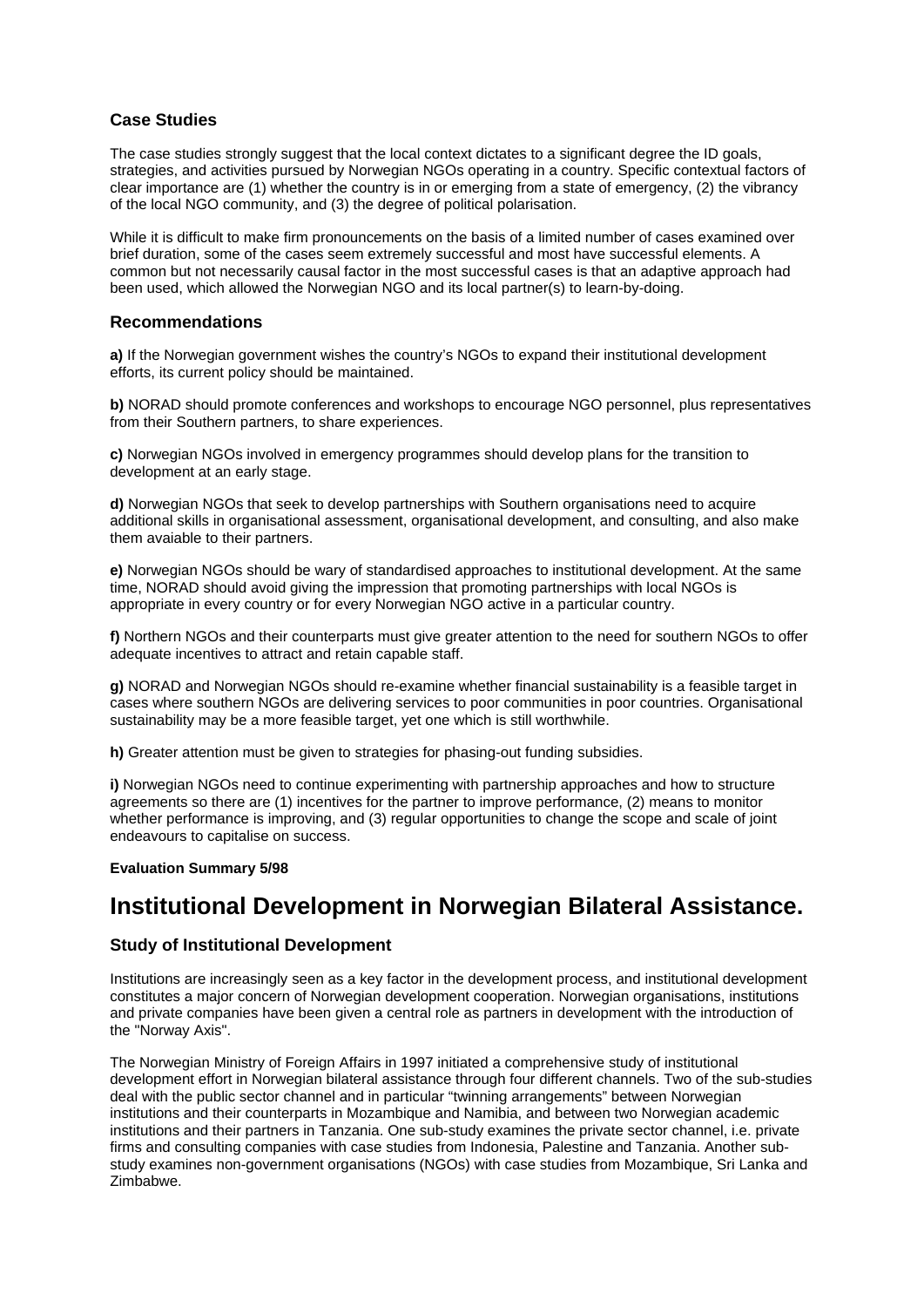## **What the Synthesis Report contains**

The report describes the rediscovery of institutions in development, how this is reflected in Norwegian aid policies and the transition from using individual advisers (experts) towards institutional cooperation. Then the concept of institutional development is defined, embracing five levels: individual, organisational, network, sectoral and national. The first two of these levels involve human resource development (HRD) and organisational development (OD) respectively, while the last three all entail some form of broader system development. This framework is used as a basis for all the studies.

In addition, a list of questions and hypothesis is presented, which each study addresses as a basis for drawing comparisons across the channels. The five basic elements is:

- concepts and intentions how policies and strategies are perceived
- strategies and actions how objectives are operationalised
- relevance and outcomes what results can be traced
- explanations what factors promote or impede institutional development
- comparisons how experiences compare across countries and channels

The Report includes five annexes covering brief profiles of all sub-studies, an overview of Norwegian policies on institutional development, basic OECD statistics and a bibliography of relevant books and reports from the various channels

## **Key Findings**

**Increased funding and commitment, but unclear objectives:** NORAD has continuously increased its support to institutional cooperation and development. The quality and content on the other hand are much weaker, and the understanding of key concepts and objectives is still unclear.

The shift in NORAD-strategy provides overall direction, but fewer insights into how institutional development should be carried out. It is a priority which is left to each channel and organisation to define. Institutional development efforts do not contradict policies and interests among Southern partners. To the extent that Southern partners were aware of the shift, changes were well received and seen as an opportunity to enhance national capacity.

**Missing overall development perspectives:** Institutional development tends to be equated with provision of infrastructure and equipment, and human resources development (education and training), and does not address organisational linkages, policy environments and macro-development. A strong focus on poverty alleviation requires an approach where human and organisational development is placed within an overall development perspective - as a mean to more long term ends, and where institutional development is also linked to political processes.

**Lower level results - weak empirical basis:** Systems for monitoring and evaluating institutional development were not in place in any of the channels. Most programmes are not prepared with reference to organisational and institutional concerns which Southern institutions view as keys to sustainable development.

Institutional cooperation is costly, and there is no evidence that twinning provides "more value for money" than other means of technical cooperation. Twinning is not the only effective strategy for technical cooperation. It should be used in cases and countries where Norwegian institutions have comparative advantages, and where there is a demand for particular Norwegian partners. Other approaches to technical cooperation should also be considered and not avoided as a matter of principle. Institutional cooperation ends when donor support discontinues. Sustained collaboration depends in most cases on external funding

**More institutional development - not better?** Few bilateral agencies have emphasised the principles of recipient responsibility and institutional development as forcibly as NORAD has, but no evidence shows they are so far doing it better than other agencies. The current involvement of Norwegian public institutions has several positive aspects, but there is a need to improve the implementation of the policy and to "hold back" in order to avoid that Norwegian institutions lead the development cooperation away from its basic goals.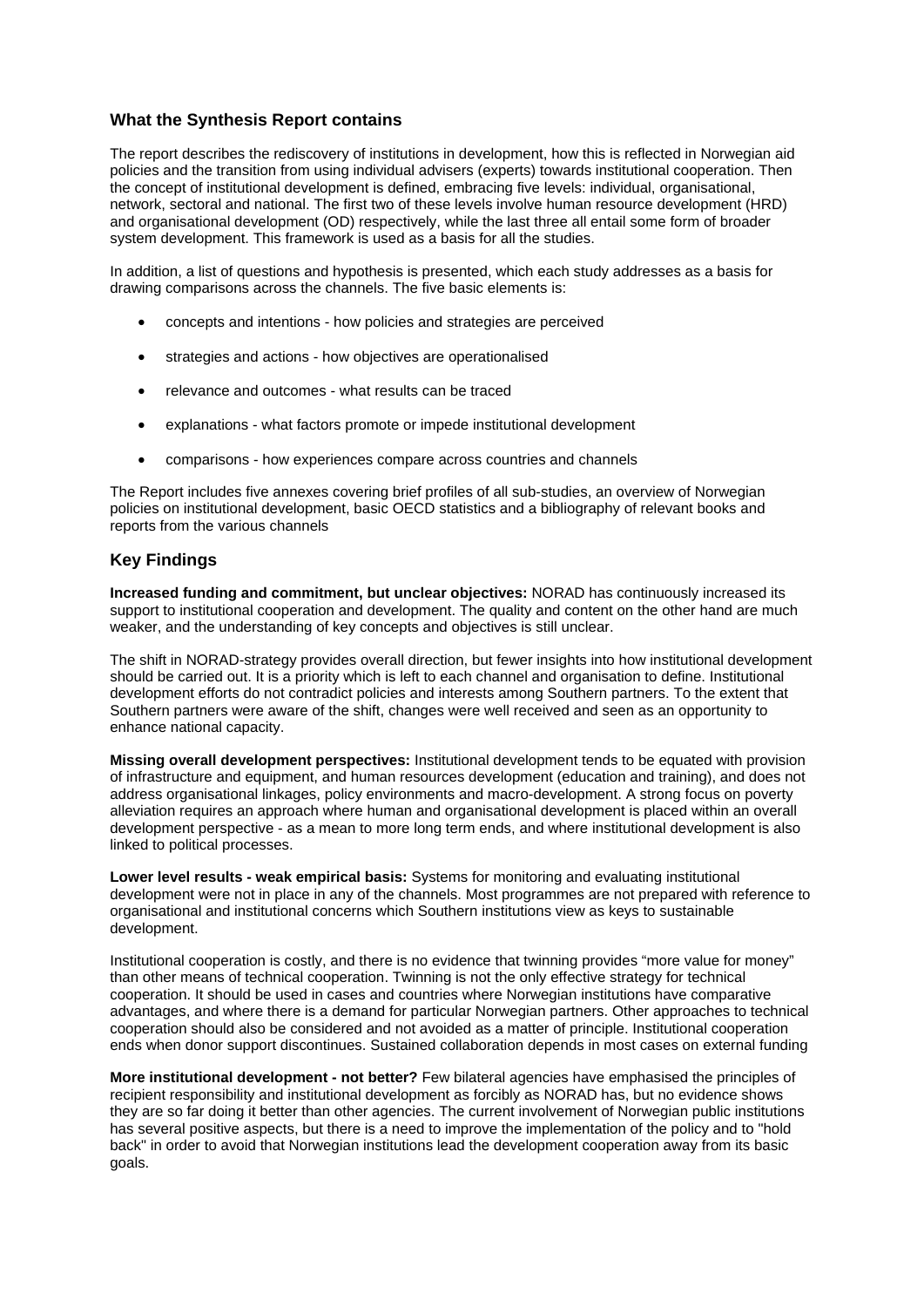Evidence suggests that Norwegian organisations are doing more institutional development, and are probably doing it better than they did before. Are they doing it well? It is too early to pronounce in general terms, and while some of the cases studies are encouraging, institutional development is not a game that players can expect always to win.

## **Recommendations**

Norwegian aid policies should continue to place high priority on capacity building, recipient responsibility, and partnership, and secure a high-level and predictable funding with a strong emphasis on qualityimprovements.

All development programmes should be prepared with reference to broad institutional concerns at all levels of society. The existing conceptual confusion should be addressed and a common point of reference established. The three levels of human resources, organisational and system development should be considered necessary in improving institutional performance. All programmes should not necessarily include all levels, but the process of selecting levels of intervention and programme components should start from a system perspective.

With few blueprints available, experimentation with alternative institutional development approaches should be encouraged, and a continuous dialogue with Southern governments and organisations maintained.

## **Evaluation Summary 6/98**

# **"Managing good fortune"**

# **Macroeconomic management and the role of aid in Botswana.**

## **From Less Developed to Middle Income Country**

Three decades after independence, Botswana has developed from one of the poorest countries in the world to a middle-income country. Donors, which have been present in the country during most of this period, are on their way out with a sense of completed task. This does not mean that the donors take the credit for the achievements. It simply means that Botswana has grown out of the group of countries eligible for development assistance. This study provides an analysis of Botswana's development, focusing on the contribution from development aid. Possibly some lessons can be drawn which may be useful for other developing countries as well as donors.

## **Focus: Aid in interaction with other factors.**

Previous studies of aid to Botswana have mainly analysed the impact of aid from one particular donor or aid to one particular sector, or project. Such a partial approach has proven difficult in Botswana because aid has been integrated into the planning system. Distinguishing one donor from the other or one sector from another is therefore prone with methodological as well as conceptual problems. The key to understanding the impact of aid is to understand how aid has facilitated and complemented the local structures, and perhaps worked as a catalyst for the evolution of such structures. The study is multidisciplinary and aims at analysing how development aid has interacted with other development factors in Botswana.

Macroeconomic management in Botswana concentrates on *public expenditure* and project management without too much interference with the private sector. However, it is suggested that the huge resources accruing to government combined with a relatively restrictive control on international capital flows, the latter to some extent motivated by the urge to attract donor funds, have left the government as the major player in the economy as an owner of productive assets, employer and source of credit.

## **Competent planning system**

The planning system is found to be highly competent. It is emphasised that pragmatic politicians have left the day to day running of the planning system to professional planners while politicians have concentrated on setting the policy objectives and development strategies. The division of labour and good communication between politicians and the bureaucracy, whether the latter was manned by local or expatriate staff, is emphasised. Furthermore, merit and skills have taken precedence over localisation as employment and promotion criteria in the planning system. This notwithstanding, the planning system is found to be highly centralised, the implementation capacity is lagging somewhat behind, and the system is better geared towards channeling funds to large investment projects than to implement development programmes.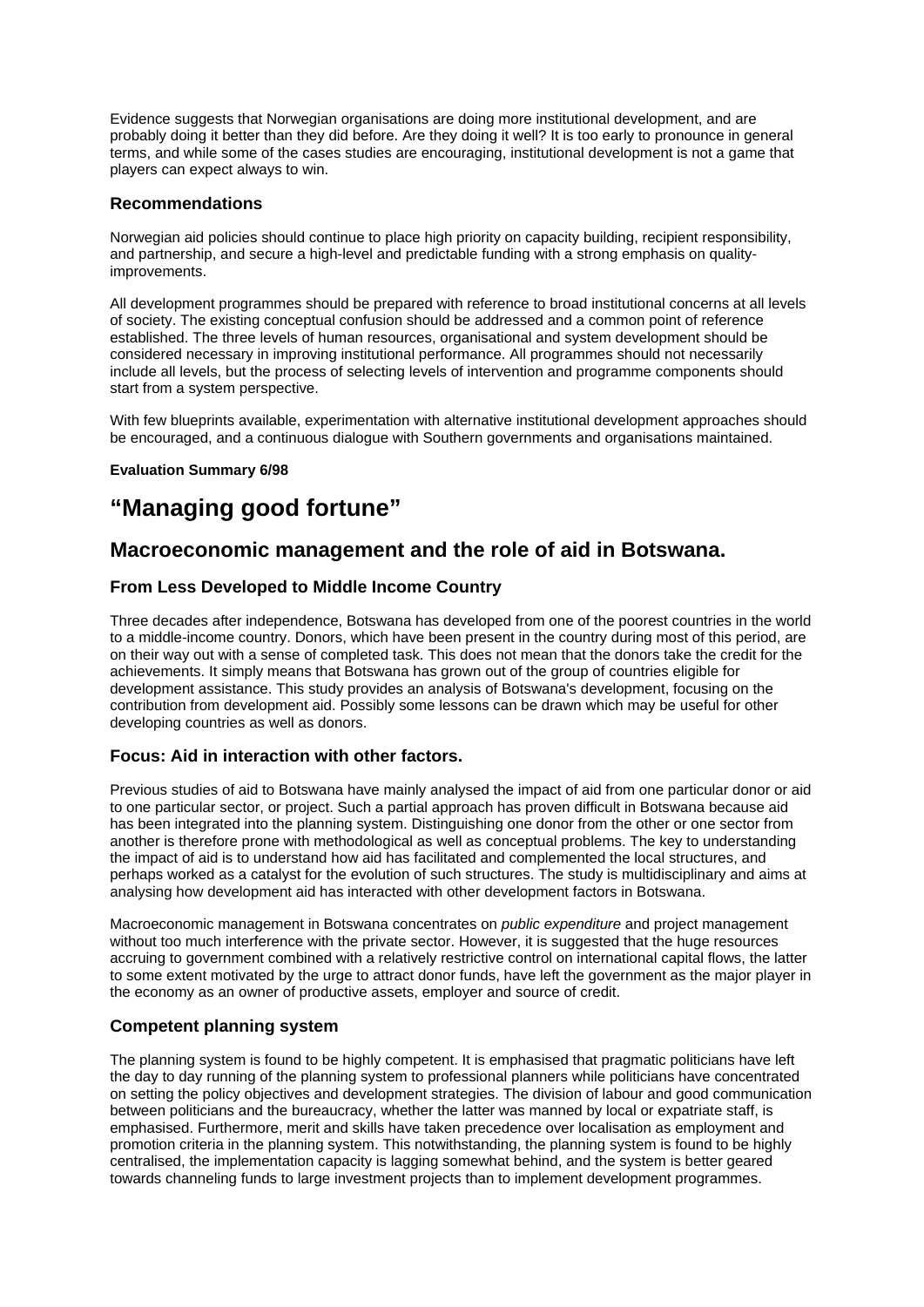## **Botswana followed its own strategy**

It is argued that Botswana chose very much the same development strategy as the rest of sub-Saharan Africa, but survived the commodity market collapse in the 1970s due to its vast diamond resources. Furthermore, it is argued that the advise Botswana received from donors was not very different from what other aid recipients received, in spite of a very different economic and political setting. Botswana did, however, not listen very much to external advise, but followed its own development strategy

assisted by donor-funded expatriates who appear to have identified themselves more with Botswana than with the funding agencies. The development strategy have been linear with very little changes and adjustments. In the past this is found to have been a strength, but in the present situation it may well be a liability as mineral-and government led growth is about to run out of steam.

## **From growth to slow down?**

Growth performance in the Botswana economy in a comparative perspective is assessed. It is found that the mineral sector and government expenditure have been the engines of growth in the economy. Botswana has, however, performed about average, or even below average compared to its SACU partners and another comparable, natural resource-led economy, Oman, on other sources of growth. Thus, human capital accumulation has been below average, local investment about average, foreign investment below average, the quality of government about average and the crowding out effect of government has been larger than average. As the growth in mineral revenue levels off, growth will be determined by these other sources. If performance is not improved significantly one these accounts, growth is likely to slow down even more than what has been the case during the mid 1990s.

## **Little focus on the emerging market.**

Finally, it is argued that development aid addresses almost per definition economic and social *problems.*  Donors have therefore focused on the typical sub-Saharan African problems in Botswana rather than the emerging market *opportunities* related to fast growing middle income countries. Furthermore, donor orientation on the part of the Botswana Government to some extent requires that the country does not present itself as too successful. In pursuing this attitude, some opportunities may have been overlooked.

#### **Evaluation Summary 7/98**

# **The World Bank and poverty in Africa**

## **A critical assessment of the Bank's operational strategies for poverty reduction**

The l990s has seen a renewed emphasis on poverty reduction in official development assistance. Most major development aid agencies now formally define poverty reduction as an overriding goal or as a priority alongside other priority objectives. The World Bank has positioned itself as a main actor in the development of poverty reduction policies, especially related to Sub-Saharan Africa. The 1990 World Development Report was the Bank's first major attempt to outline a coherent Bank approach to poverty reduction. Since then it has also become the main source of data on poverty in Africa. And it has done more than any other donor agency in developing operational strategies for poverty reduction.

The Norwegian Ministry of Foreign Affairs has initiated a major review and assessment of the World Bank's policies for poverty reduction in Sub-Saharan Africa. The purpose is to review the Bank's experiences in operationalising policies for poverty reduction. The study also briefly reviews Norwegian policy towards the Bank in this area.

The focus in the study is on the World Bank's analytical work on poverty; the Bank's country assistance strategies and policy dialogue with borrowers; lending programmes and output; and the relations and linkages between these three exercises. Three country cases have been selected from Southern Africa - Malawi, Zambia and Zimbabwe.

## **The World Bank's policies**

The Bank's approach to poverty reduction has become known as a three pronged strategy based on three pillars of broad-based growth, human resources development and safety nets. It represents continuities as well as breaks with the Bank's past policies. The Bank's assumption has always been to view development and poverty reduction as fundamentally an issue of economic growth. Traditionally, poverty reduction was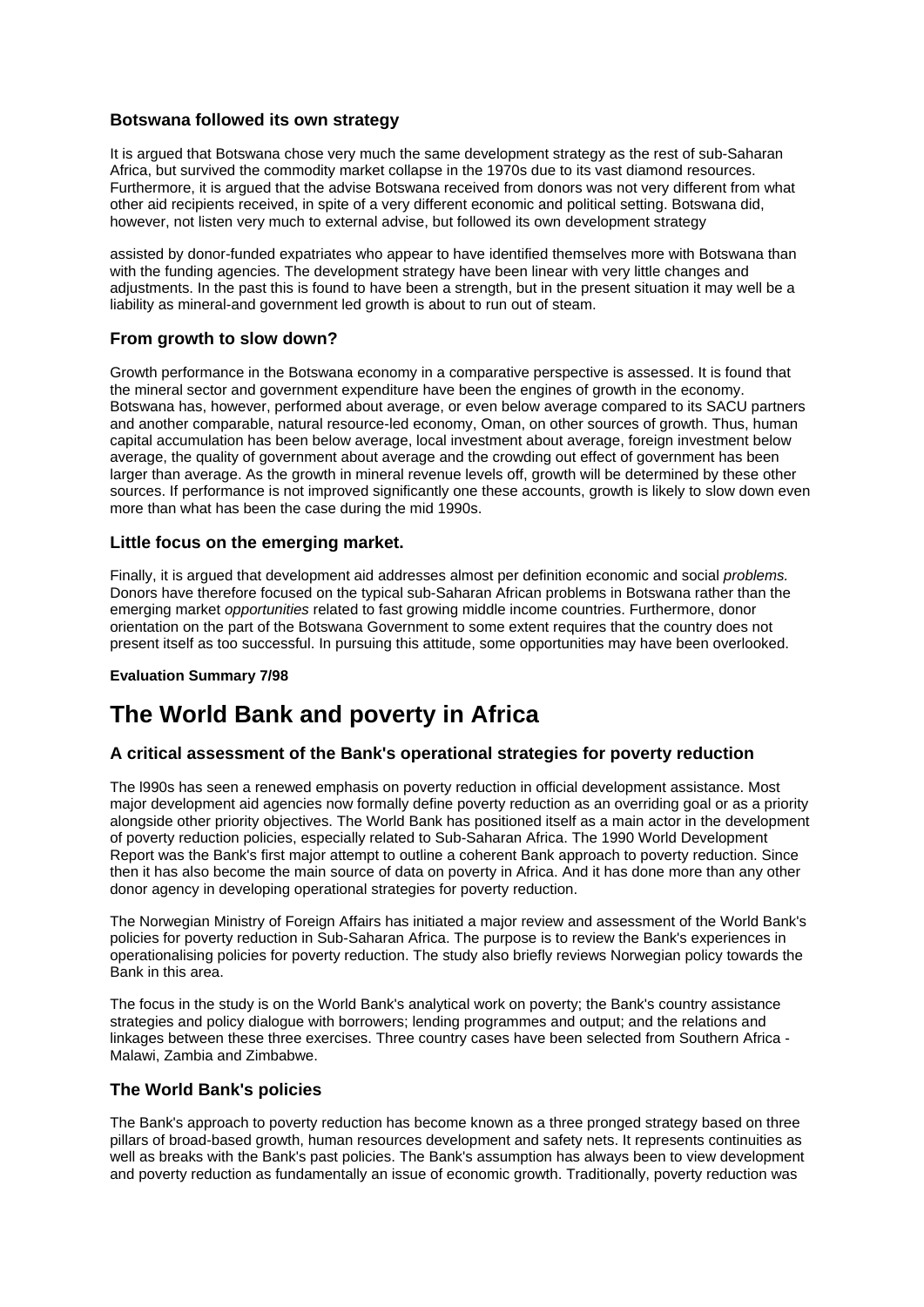seen as a consequence of economic growth. The current concerns with poverty emerged in the latter half of the 1980s.

The report notes important changes in Bank policies, especially the lending profile where we have seen a much stronger emphasis on social sectors as well as changes in traditional "growth investments". There are also some changes in Bank instruments. Structural adjustment operations still dominates, but there are also trends evident which more strongly emphasises flexible approaches and experimentation with microlevel projects. This has often involved closer co-operation with private institutions and non-governmental organisations. However, the economic liberalisation approach continues to underpin policy prescriptions.

The report poses several critical questions. It asks whether a reliance on economic growth with human development- the essence of the Bank strategy - is sufficient to bring poverty reduction in Africa. The report points out that the Bank pays scant attention to inequalities and distribution of assets as constraints on growth and poverty reduction. Growth, even when combined with increased social spending, may therefore simply not be enough to make any real dent in reducing poverty in highly unequal African societies. The report also makes several critical comments on the Bank's approach to cost recovery in the social sectors and the design of the social safety net operations.

The report reviews the internal organisation and current reorganisation within the Bank. It notes that overall, there is a growing mainstreaming within the Bank of the three-pronged approach to poverty reduction. There has also been a steady improvement and development of the approach itself. The current institutional reforms have reaffirmed this although there are many uncertainties which may lead to the poverty focus disappearing in the multiplicity of objectives pursued by the Bank. The report notes that the move towards a greater poverty focus has been gradual and characterised by delays resulting from internal resistance, false starts and instability and infighting. The controversies revolves around competing claims of social and economic objectives and this is mirrored in institutional rivalries between different departments and operational sectors within the Bank

## **Country cases - Malawi, Zambia and Zimbabwe**

The country case studies largely confirm these general findings. There are visible changes in the profile of Bank lending to Malawi, Zambia and Zimbabwe reflecting the new poverty focus and changing operational guidelines. The Bank's analytical work on poverty has clearly had some impact on the composition of lending and country policies. It has also helped raise awareness of poverty issues in the three countries. The report also observes that adjustment operations dominate the lending portfolio but the design and implementation of the economic liberalisation package has at best had a limited impact on current poverty and at worst contributed to an increase in poverty.

It is also noted that the Bank is placing more emphasis on policy dialogue with borrowers and other stakeholders in the borrowing countries. This process is however, still fraught with difficulties: it is largely a "one-way" dialogue; the Bank has been less successful in linking consultations to existing channels for political dialogue; and there is a widespread perception that whatever is said locally disappears once the World Bank team has returned to Headquarters.

#### **Limitations**

The report emphasises that there are several external as well as internal weaknesses and limitations which impinge on the Bank's ability to pursue its poverty reduction policies. They are clearly evident in poverty reduction policies in the country cases. The Bank's operations are constrained by policies adopted by its owners, and by agencies such as the IMF. The Bank is also constrained by its funding requirements. Furthermore, the relations with the African borrowers are also a powerful constraining factor. The Bank policies will have to be adopted and implemented by the borrower to be of any effect. The borrower may not agree or be willing to follow the policies prescribed by the Bank, or they may lack the institutional capacity required to implement poverty reduction policies.

The Bank' s problems of legitimisation and image in Africa are also powerful constraints. Trust is essential for a successful relationship between the Bank and the borrower, especially when this relationship focuses on policy issues and policy advise. The Bank has been an unpopular foreign donor agency in Africa because of its adjustment operations, the distinct ideological edge to its intellectual pronouncements, and the perceived arrogance in its dealings with African borrowers.

There are also major constraints internal to the Bank. One is staff capacity which is inadequate to deal with many of the new issues. A second is lending pressure. A third is the centralised decision-making which in some respects also hampers the ability to pursue poverty reduction policies. Finally, it is noted that the